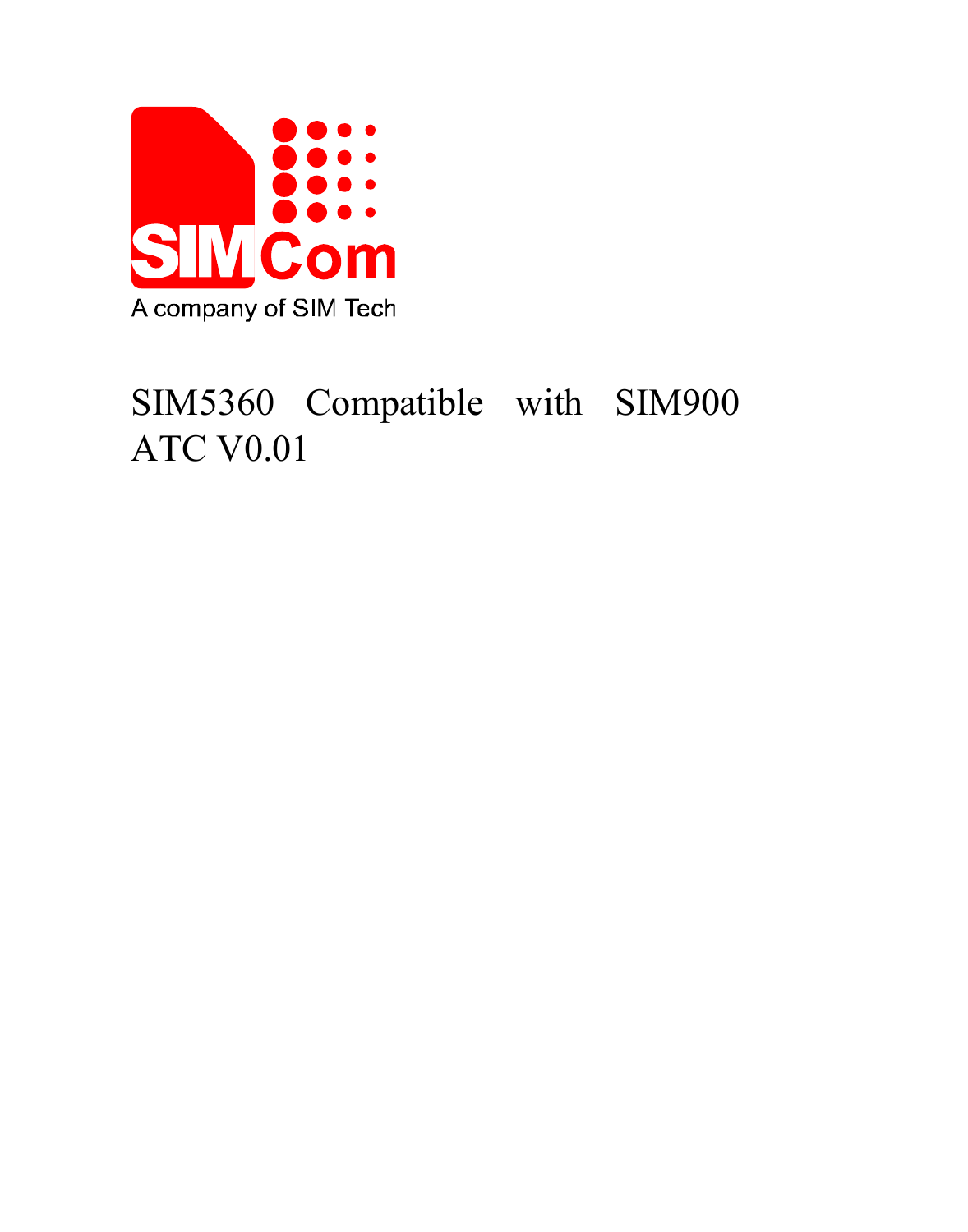

| Document Title:      | <b>SIM5360 Compatible with SIM900 ATC</b>   |
|----------------------|---------------------------------------------|
| <b>Version:</b>      | 0.01                                        |
| Date:                | 2014-05-21                                  |
| <b>Status:</b>       | Release                                     |
| Document Control ID: | SIM5360 Compatible with SIM900 ATC EN V0.01 |

#### **General Notes**

SIMCom offers this information as a service to its customers, to support application and engineering efforts that use the products designed by SIMCom. The information provided is based upon requirements specifically provided to SIMCom by the customers. SIMCom has not undertaken any independent search for additional relevant information, including any information that may be in the customer's possession. Furthermore, system validation of this product designed by SIMCom within a larger electronic system remains the responsibility of the customer or the customer's system integrator. All specifications supplied herein are subject to change.

#### **Copyright**

This document contains proprietary technical information which is the property of Shanghai SIMCom Wireless Solutions Ltd, copying of this document and giving it to others and the using or communication of the contents thereof, are forbidden without express authority. Offenders are liable to the payment of damages. All rights reserved in the event of grant of a patent or the registration of a utility model or design. All specification supplied herein are subject to change without notice at any time.

*Copyright © Shanghai SIMCom Wireless Solutions Ltd. 2014*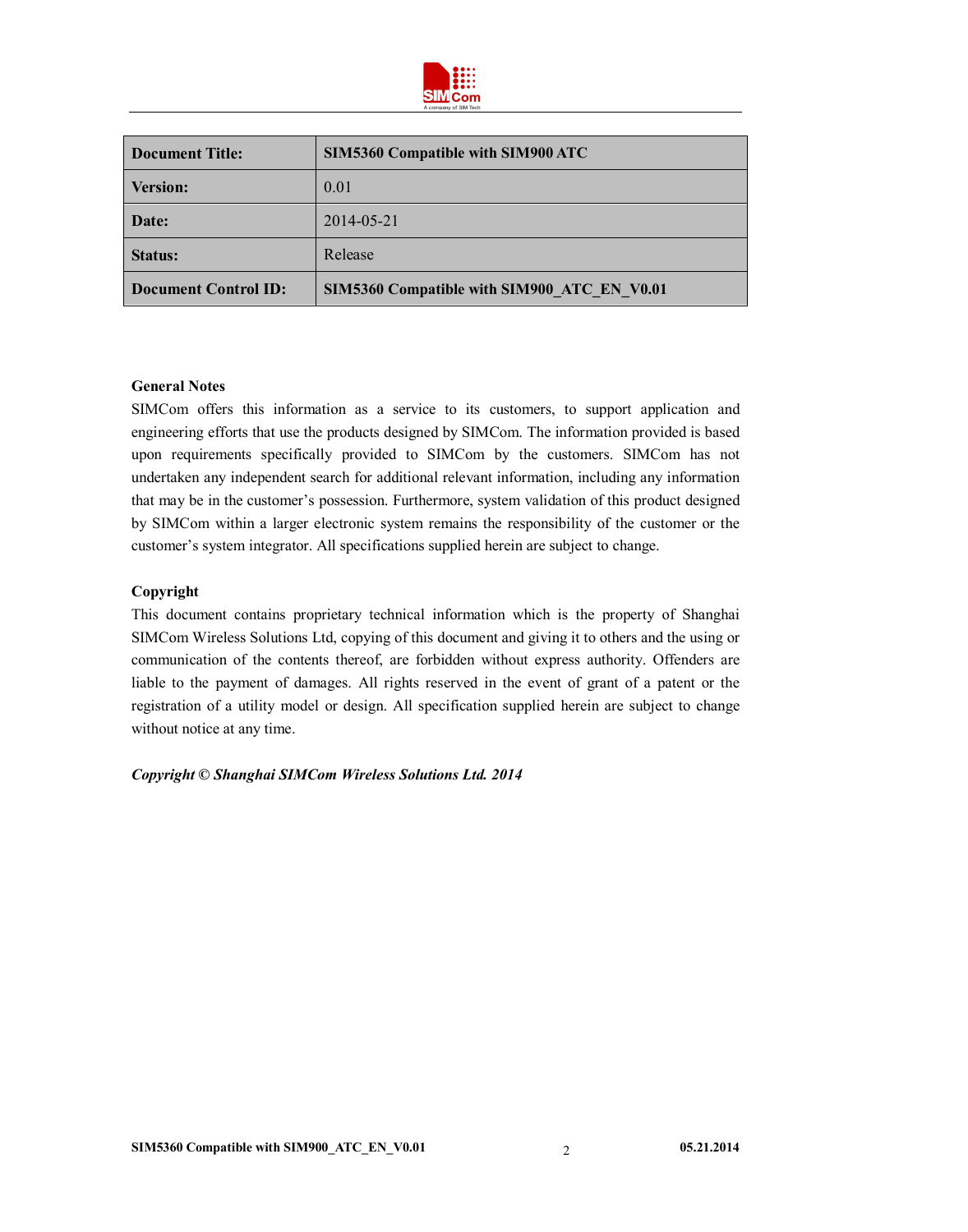

# **Version History**

| <b>Version</b> | <b>Chapter</b> | <b>Comments</b>  |
|----------------|----------------|------------------|
| V0.01          | New Version    | Initital verison |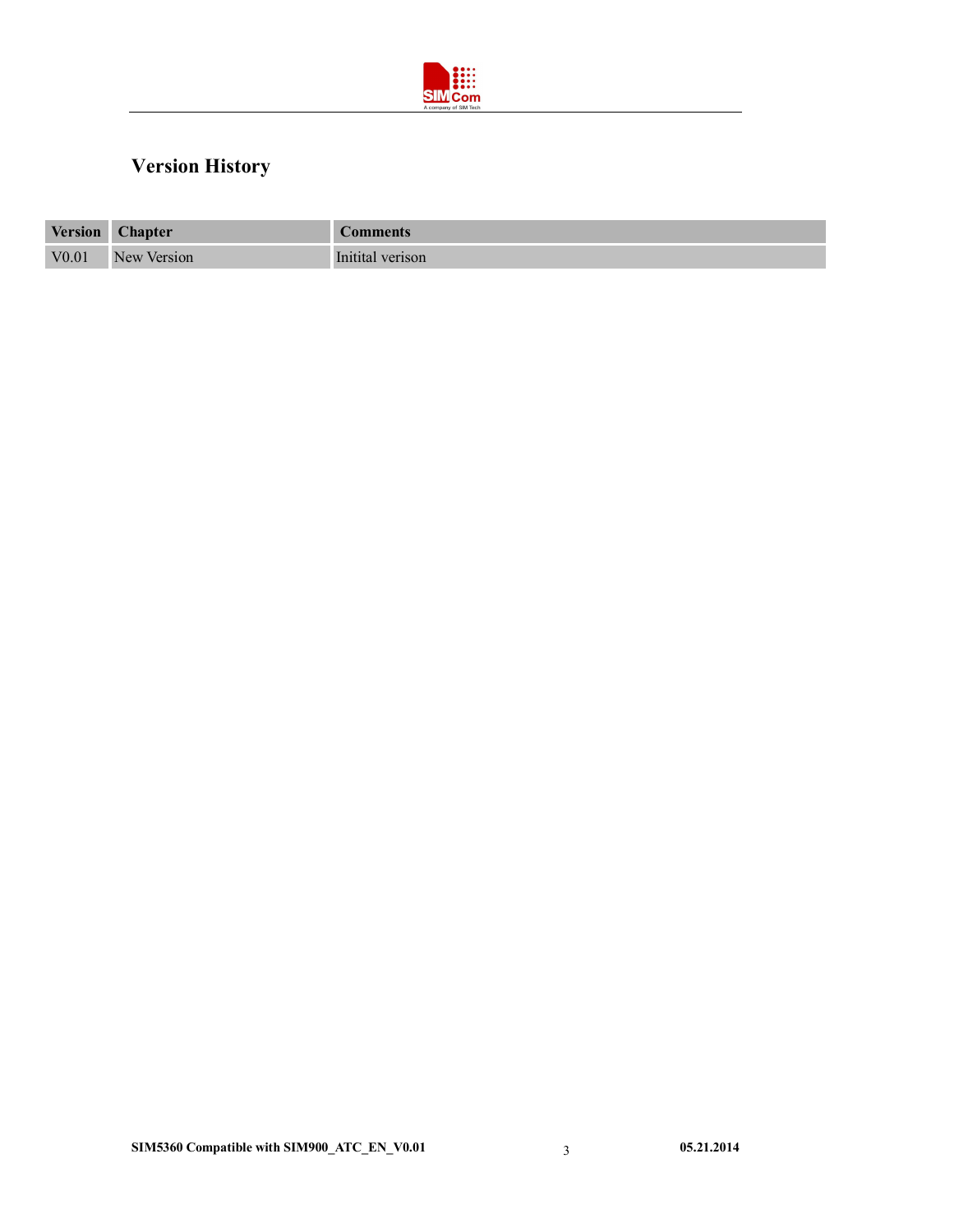

#### **Contents**

| 2.2.5 AT+CIPACK Query Previous Connection Data Transmitting State 14 |  |
|----------------------------------------------------------------------|--|
|                                                                      |  |
|                                                                      |  |
| Start Task and Set APN, USER NAME, PASSWORD 16<br>$2.2.8$ AT+CSTT    |  |
| 2.2.9 AT+CIICR                                                       |  |
|                                                                      |  |
|                                                                      |  |
|                                                                      |  |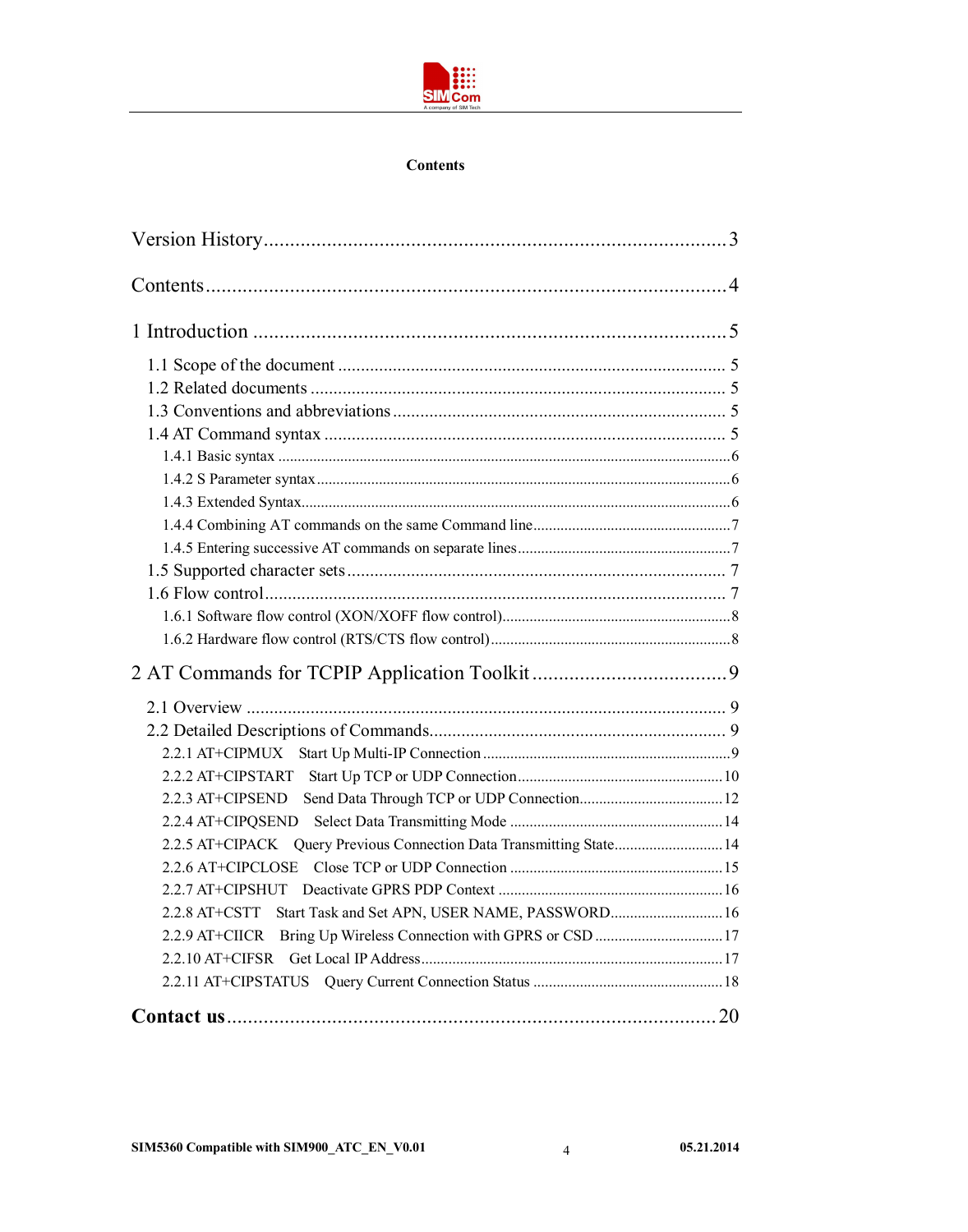

## **1 Introduction**

## **1.1 Scope of the document**

This document presents the AT Command Set for SIMCom SIM900 series cellular engine.

## **1.2 Related documents**

The present document is based on the following standards:

[1] 3GPP TS 27.005: Use of Data Terminal Equipment – Data Circuit terminating Equipment (DTE – DCE) interface for Short Message Service (SMS) and Cell Broadcast Service (CBS). [2] 3GPP TS 27.007: AT command set for User Equipment (UE). [3] ITU-T V.25 ter: Data communication over the telephone network – Serial asynchronous automatic dialing and control. [4] TIA/EIA-578-A: Facsimile Digital Interfaces – Asynchronous Facsimile DCE Control Standard, Service Class [5] 3GPP 27.010: Terminal Equipment to Mobile Station (TE-MS) Multiplexer protocol

You can visit the SIMCom Website using the following link: http://www.sim.com

## **1.3 Conventions and abbreviations**

In this document, the GSM engines are referred to as following term:

- 1) ME (Mobile Equipment);
- 2) MS (Mobile Station);
- 3) TA (Terminal Adapter);
- 4) DCE (Data Communication Equipment) or facsimile DCE (FAX modem, FAX board);

In application, controlling device controls the GSM engine by sending AT Command via its serial interface. The controlling device at the other end of the serial line is referred to as following term:

- 1) TE (Terminal Equipment);
- 2) DTE (Data Terminal Equipment) or plainly "the application" which is running on an embedded system;

## **1.4 AT Command syntax**

The "AT" or "at" prefix must be set at the beginning of each Command line. To terminate a Command line enter <CR>.

Commands are usually followed by a response that includes. " $\langle CR \rangle \langle LF \rangle \langle response \rangle \langle CR \rangle \langle LF \rangle"$ Throughout this document, only the responses are presented,<CR><LF> are omitted intentionally.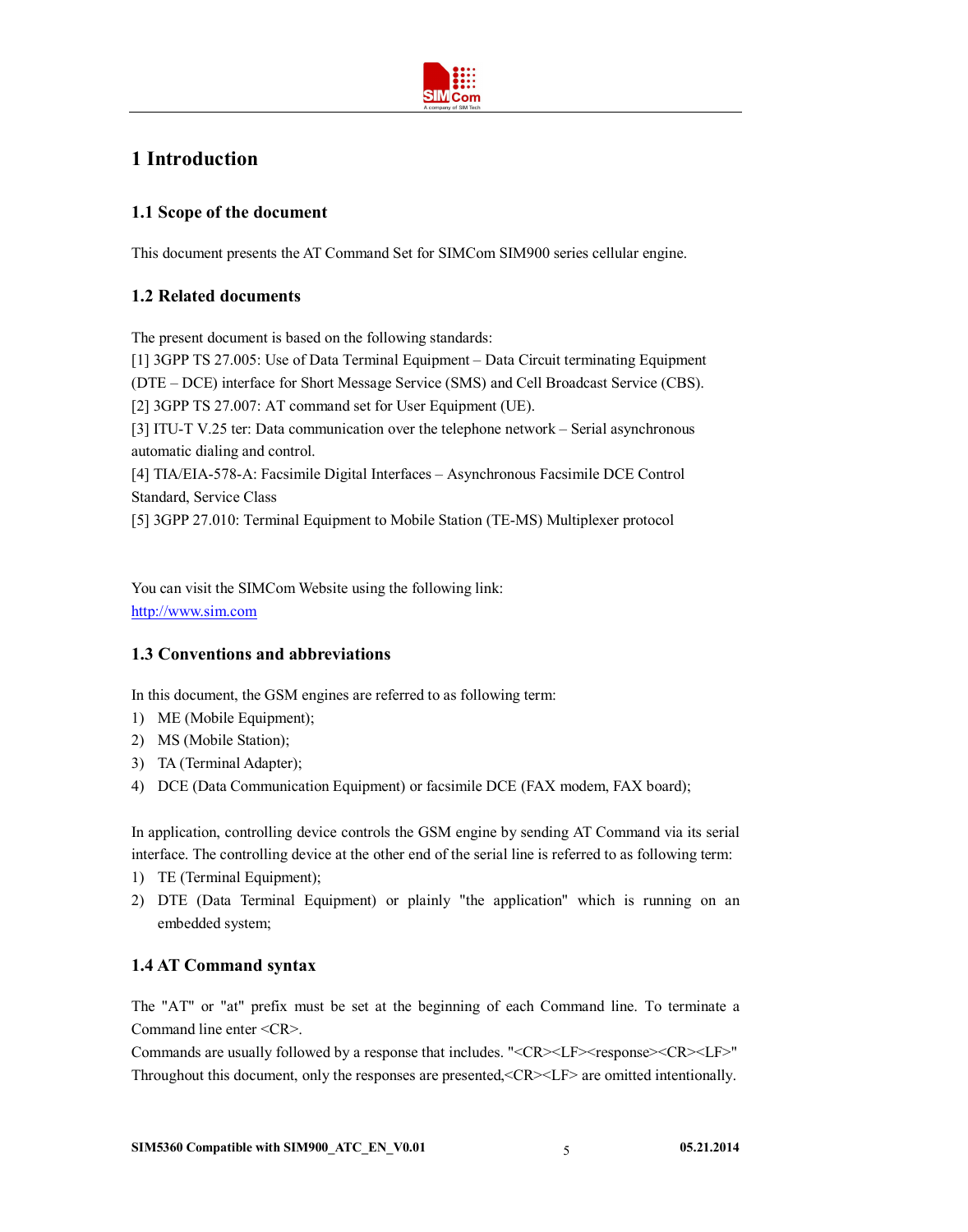

The AT Command set implemented by SIM900 is a combination of GSM07.05, GSM07.07 and ITU-T recommendation V.25ter and the AT commands developed by SIMCom.

**Note: A HEX string such as "00 49 49 49 49 FF FF FF FF" will be sent out through serial port at the baud rate of 115200 immediately after SIM900 is powered on. The string shall be ignored since it is used for synchronization with PC tool. Only enter AT Command through serial port after SIM900 is powered on and Unsolicited Result Code "RDY" is received from serial port. If auto-bauding is enabled, the Unsolicited Result Codes "RDY" and so on are not indicated when you start up the ME, and the "AT" prefix, not "at" prefix must be set at the beginning of each command line.**

All these AT commands can be split into three categories syntactically: "**basic**", "**S parameter**", and "**extended**". These are as follows:

#### **1.4.1 Basic syntax**

These AT commands have the format of " $AT \le x \le n$ <sup>"</sup>, or " $AT \le x \le n$ <sup>-"</sup>, where " $\le x$ <sup>-"</sup> is the Command, and "*<n>*"is/are the argument(s) for that Command. An example of this is "**ATE***<n>*", which tells the DCE whether received characters should be echoed back to the DTE according to the value of "*<n>*". "*<n>*" is optional and a default will be used if missing.

#### **1.4.2 S Parameter syntax**

These AT commands have the format of "**ATS***<n>***=***<m>*", where "*<n>*" is the index of the **S**  register to set, and "*<m>*"is the value to assign to it. "*<m>*" is optional; if it is missing, then a default value is assigned.

#### **1.4.3 Extended Syntax**

These commands can operate in several modes, as in the following table:

#### **Table 1: Types of AT commands and responses**

| <b>Test Command</b>      | $AT+=?$   | The mobile equipment returns the list of parameters<br>and value ranges set with the corresponding Write<br>Command or by internal processes. |
|--------------------------|-----------|-----------------------------------------------------------------------------------------------------------------------------------------------|
| Read Command             | $AT+2$    | This command returns the currently set value of the<br>parameter or parameters.                                                               |
| Write Command            | $AT+=<$ > | This command sets the user-definable parameter<br>values.                                                                                     |
| <b>Execution Command</b> | $AT+$     | <b>The</b><br>execution<br>command<br>reads<br>non-variable<br>parameters affected by internal processes in the GSM<br>engine.                |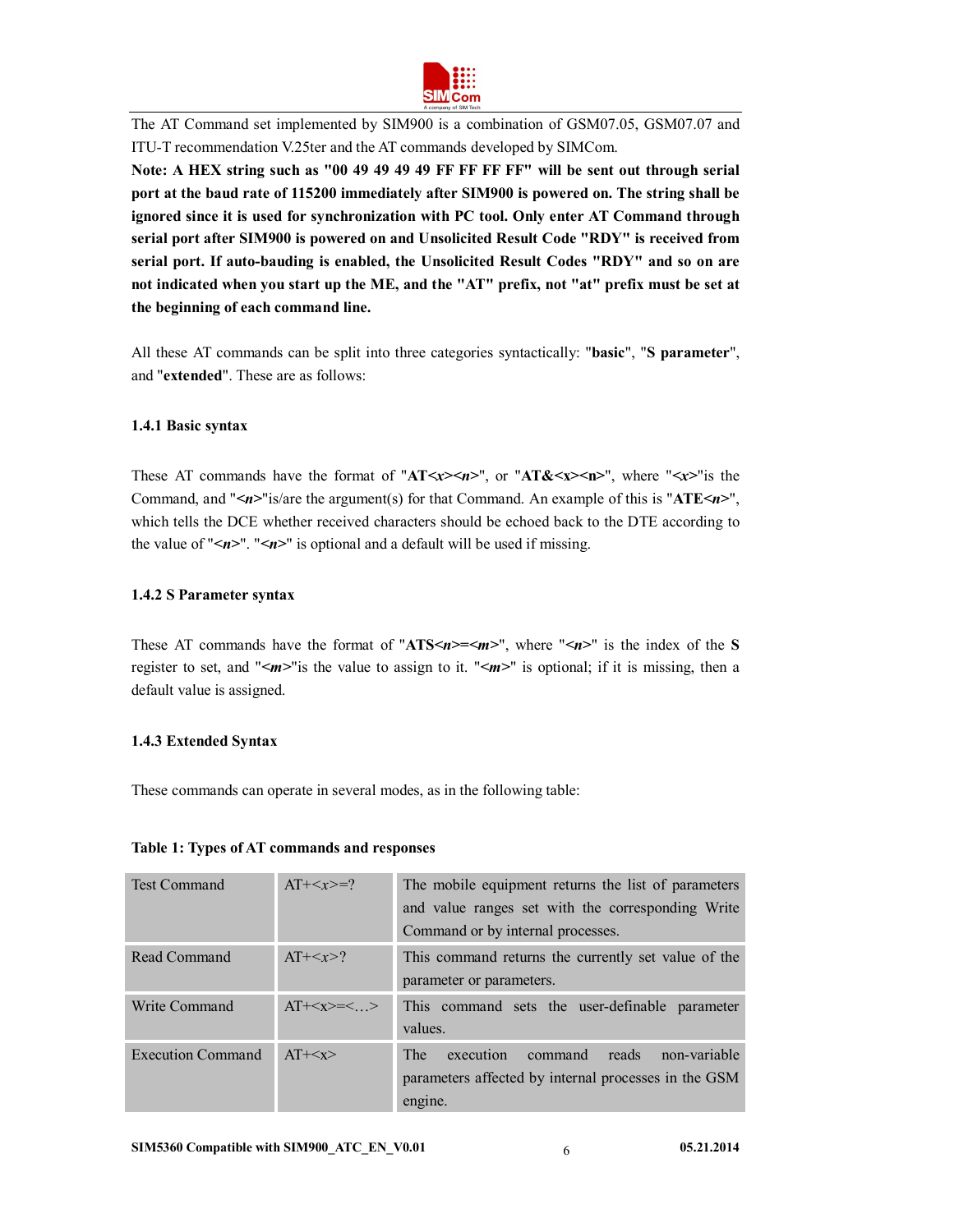

#### **1.4.4 Combining AT commands on the same Command line**

You can enter several AT commands on the same line. In this case, you do not need to type the "**AT**" or "**at**" prefix before every command. Instead, you only need type "**AT**" or "**at**" the beginning of the command line. Please note to use a semicolon as the command delimiter after an extended command; in basic syntax or S parameter syntax, the semicolon need not enter, for example: ATE1Q0S0=1S3=13V1X4+IFC=0,0;+IPR=115200; &W.

The Command line buffer can accept a maximum of 556 characters. If the characters entered exceeded this number then none of the Command will executed and TA will return "**ERROR**".

#### **1.4.5 Entering successive AT commands on separate lines**

When you need to enter a series of AT commands on separate lines, please Note that you need to wait the final response (for example OK, CME error, CMS error) of last AT Command you entered before you enter the next AT Command.

#### **1.5 Supported character sets**

The SIM900 AT Command interface defaults to the **IRA** character set. The SIM900 supports the following character sets:

- GSM format
- $\bullet$  UCS2

- HEX
- IRA
- **PCCP**
- PCDN
- $8859-1$

The character set can be set and interrogated using the "**AT+CSCS**" Command (GSM 07.07). The character set is defined in GSM specification 07.05.

The character set affects transmission and reception of SMS and SMS Cell Broadcast messages, the entry and display of phone book entries text field and SIM Application Toolkit alpha strings.

#### **1.6 Flow control**

Flow control is very important for correct communication between the GSM engine and DTE. For in the case such as a data or fax call, the sending device is transferring data faster than the receiving side is ready to accept. When the receiving buffer reaches its capacity, the receiving device should be capable to cause the sending device to pause until it catches up.

There are basically two approaches to achieve data flow control: software flow control and hardware flow control. SIM900 support both two kinds of flow control. In Multiplex mode, it is recommended to use the hardware flow control.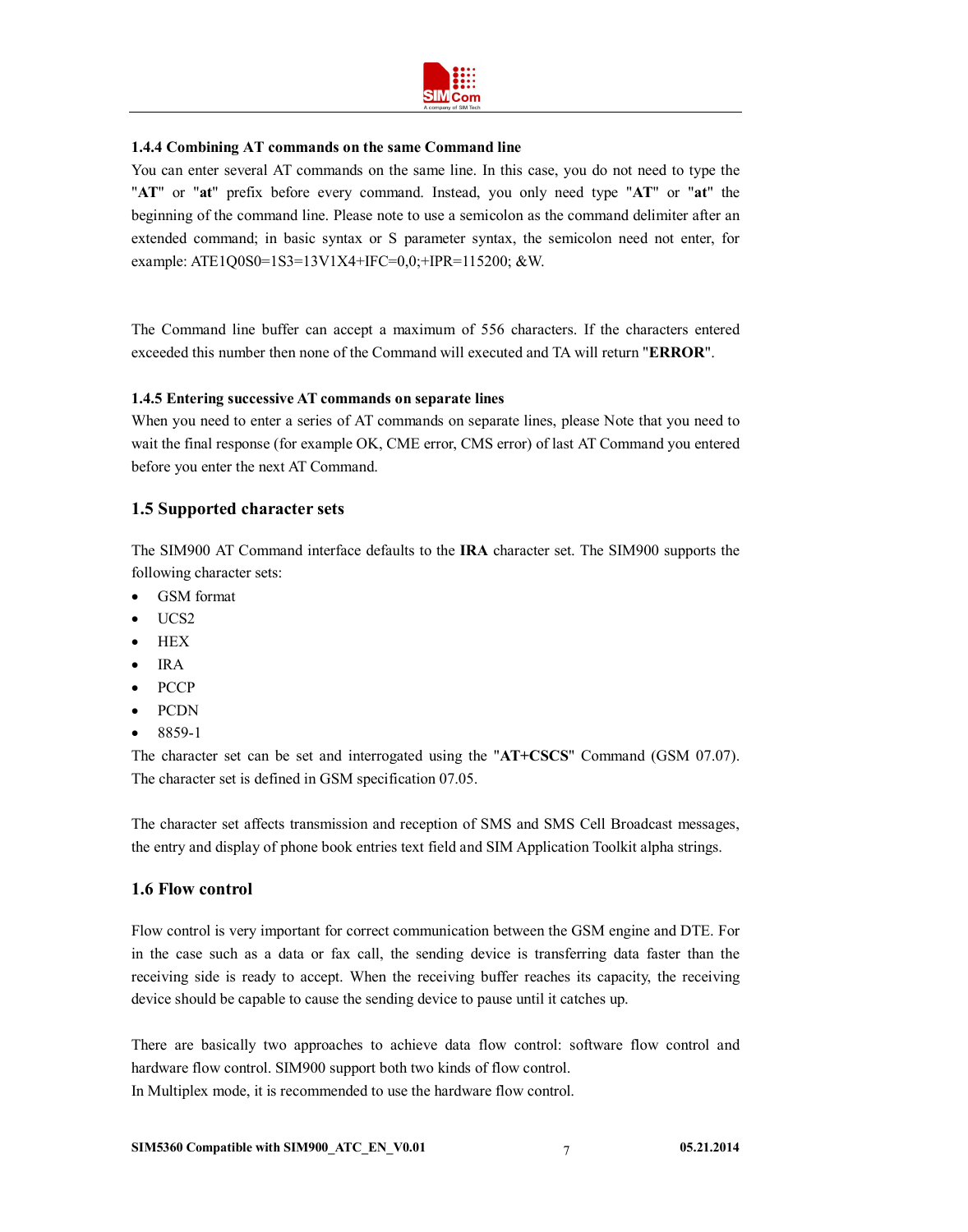

#### **1.6.1 Software flow control (XON/XOFF flow control)**

Software flow control sends different characters to stop (XOFF, decimal 19) and resume (XON, decimal 17) data flow. It is quite useful in some applications that only use three wires on the serial interface.

The recommend flow control approach of SIM900 is hardware flow control (RTS/CTS flow control), to enable software flow control in the DTE interface and within GSM engine, type the following AT Command:

#### **AT+IFC=1, 1**

This setting is stored volatile, for use after restart, **AT+IFC=1, 1** should be stored to the user profile with **AT&W**.

#### **NOTE:**

The AT commands listed in the table of **AT&W** chapter should be stored to user profile with **AT&W** for use after restart. Most other AT commands in V.25, 07.05, 07.07, GPRS will store parameters automatically and can be used after module restart.

Ensure that any communications software package (e.g. Hyper terminal) uses software flow control.

#### **NOTE:**

Software Flow control should not be used for data calls where binary data will be transmitted or received (e.g. TCP/IP) as the DTE interface may interpret binary data as flow control characters.

#### **1.6.2 Hardware flow control (RTS/CTS flow control)**

Hardware flow control achieves the data flow control by controlling the RTS/CTS line. When the data transfer should be suspended, the CTS line is set inactive until the transfer from the receiving buffer has completed. When the receiving buffer is ok to receive more data, CTS goes active once again.

To achieve hardware flow control, ensure that the RTS/CTS lines are present on your application platform.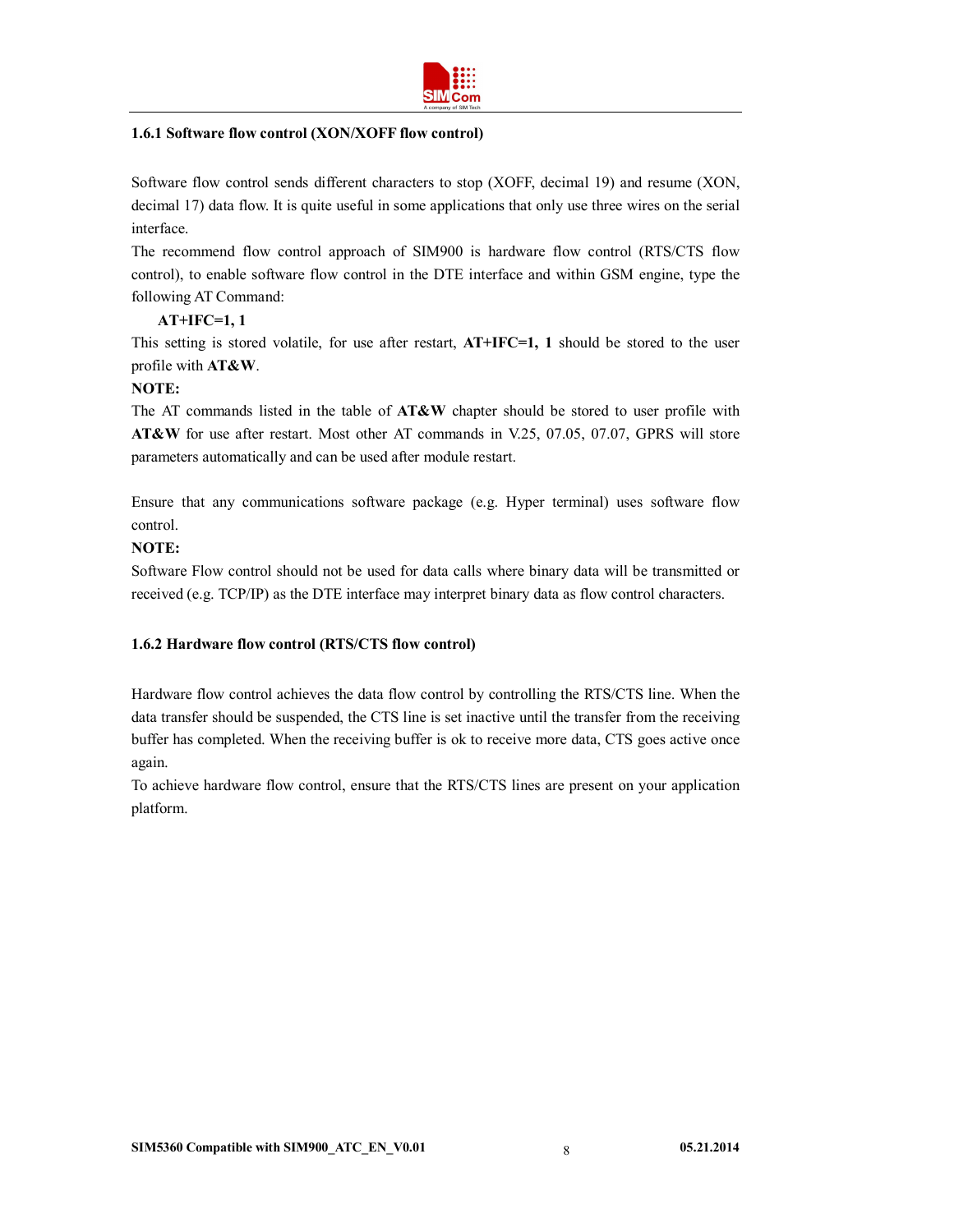

## **2 AT Commands for TCPIP Application Toolkit**

## **2.1 Overview**

| Command      | <b>Description</b>                                |
|--------------|---------------------------------------------------|
| AT+CIPMUX    | START UP MULTI-IP CONNECTION                      |
| AT+CIPSTART  | START UP TCP OR UDP CONNECTION                    |
| AT+CIPSEND   | SEND DATA THROUGH TCP OR UDP CONNECTION           |
| AT+CIPQSEND  | SELECT DATA TRANSMITTING MODE                     |
| AT+CIPACK    | QUERY PREVIOUS CONNECTION DATA TRANSMITTING STATE |
| AT+CIPCLOSE  | CLOSE TCP OR UDP CONNECTION                       |
| AT+CIPSHUT   | DEACTIVATE GPRS PDP CONTEXT                       |
| AT+CSTT      | START TASK AND SET APN, USER NAME, PASSWORD       |
| AT+CIICR     | BRING UP WIRELESS CONNECTION WITH GPRS OR CSD     |
| $AT+CIFSR$   | <b>GET LOCAL IP ADDRESS</b>                       |
| AT+CIPSTATUS | QUERY CURRENT CONNECTION STATUS                   |

## **2.2 Detailed Descriptions of Commands**

## **2.2.1 AT+CIPMUX Start Up Multi-IP Connection**

| <b>AT+CIPMUX</b><br><b>Start Up Multi-IP Connection</b> |                    |  |
|---------------------------------------------------------|--------------------|--|
| <b>Test Command</b>                                     | Response           |  |
| $AT+CIPMUX=?$                                           | $+CIPMUX: (0,1)$   |  |
|                                                         | OK                 |  |
|                                                         | Parameter          |  |
|                                                         | See Write Command  |  |
| Read Command                                            | Response           |  |
| <b>AT+CIPMUX?</b>                                       | $+CIPMUX:$ <n></n> |  |
|                                                         | OK                 |  |
|                                                         | Parameter          |  |
|                                                         | See Write Command  |  |
| Write Command                                           | Response           |  |
| AT+CIPMUX=<                                             | OK                 |  |
| n >                                                     |                    |  |
|                                                         | Parameter          |  |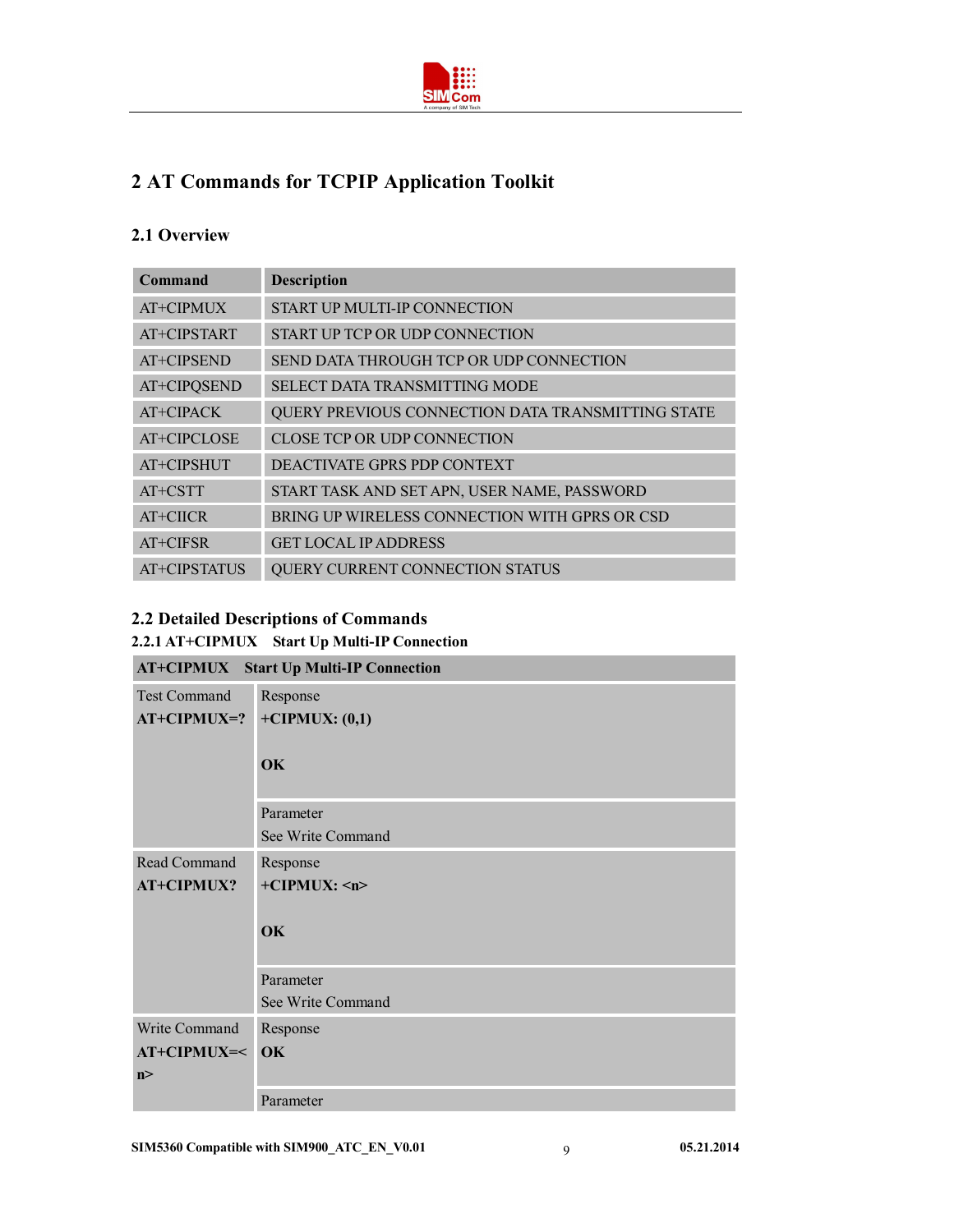

|           |          | A company of SIM Tech                                                                                                                                        |
|-----------|----------|--------------------------------------------------------------------------------------------------------------------------------------------------------------|
|           | $\leq n$ | Single IP connection<br>$\bf{0}$<br>Multi-IP connection                                                                                                      |
| Reference | Note     | Only in IP initial state, AT+CIPMUX=1 is effective;<br>Only when multi-IP connection and GPRS application are both shut<br>down, $AT+CIPMUX=0$ is effective. |

## **2.2.2 AT+CIPSTART Start Up TCP or UDP Connection**

| AT+CIPSTART                                                                                                 | <b>Start Up TCP or UDP Connection</b>                                                               |
|-------------------------------------------------------------------------------------------------------------|-----------------------------------------------------------------------------------------------------|
| <b>Test Command</b>                                                                                         | Response                                                                                            |
| AT+CIPSTART=                                                                                                | 1) If $AT+CIPMUX=0$                                                                                 |
| ?                                                                                                           | +CIPSTART: (list of supported <mode>),(<ip address="">),(<port>)</port></ip></mode>                 |
|                                                                                                             | +CIPSTART: (list of supported <mode>),(<domain name="">),(<port>)</port></domain></mode>            |
|                                                                                                             |                                                                                                     |
|                                                                                                             | OK                                                                                                  |
|                                                                                                             | 2) If AT+CIPMUX=1                                                                                   |
|                                                                                                             | +CIPSTART: (list of supported <n>),(list of supported <mode>),(<ip< th=""></ip<></mode></n>         |
|                                                                                                             | address>),( <port>)</port>                                                                          |
|                                                                                                             | +CIPSTART: (list of supported <n>),(list of supported <mode>),(<domain< th=""></domain<></mode></n> |
|                                                                                                             | name>, ( <port>)</port>                                                                             |
|                                                                                                             |                                                                                                     |
|                                                                                                             | OK                                                                                                  |
|                                                                                                             |                                                                                                     |
|                                                                                                             | Parameters                                                                                          |
|                                                                                                             | See Write Command                                                                                   |
| Write Command                                                                                               | Response                                                                                            |
| $1$ )If<br>single<br>IP                                                                                     | 1) If single IP connection (+CIPMUX=0)                                                              |
| connection                                                                                                  | If format is right response                                                                         |
| $(+CIPMUX=0)$                                                                                               | <b>OK</b>                                                                                           |
| AT+CIPSTART=                                                                                                | otherwise response                                                                                  |
| <mode>,<ip< th=""><th>If error is related to ME functionality:<br/>+CME ERROR <err></err></th></ip<></mode> | If error is related to ME functionality:<br>+CME ERROR <err></err>                                  |
| address>, <port><br/>or</port>                                                                              | Response when connection exists                                                                     |
|                                                                                                             | <b>AT+CIPSTART= ALREADY CONNECT</b>                                                                 |
| <mode>,<domai< th=""><th>Response when connection is successful</th></domai<></mode>                        | Response when connection is successful                                                              |
| n name>, <port></port>                                                                                      | <b>CONNECT OK</b>                                                                                   |
|                                                                                                             | Otherwise                                                                                           |
| $2)$ If<br>multi-IP                                                                                         | <b>STATE: <state></state></b>                                                                       |
| connection                                                                                                  |                                                                                                     |
| $(+CIPMUX=1)$                                                                                               | <b>CONNECT FAIL</b>                                                                                 |
| AT+CIPSTART=                                                                                                | 2) If multi-IP connection                                                                           |
| <n>,<mode>,<ad< th=""><th><math>(+CIPMUX=1)</math></th></ad<></mode></n>                                    | $(+CIPMUX=1)$                                                                                       |
| dress>, <port></port>                                                                                       | If format is right                                                                                  |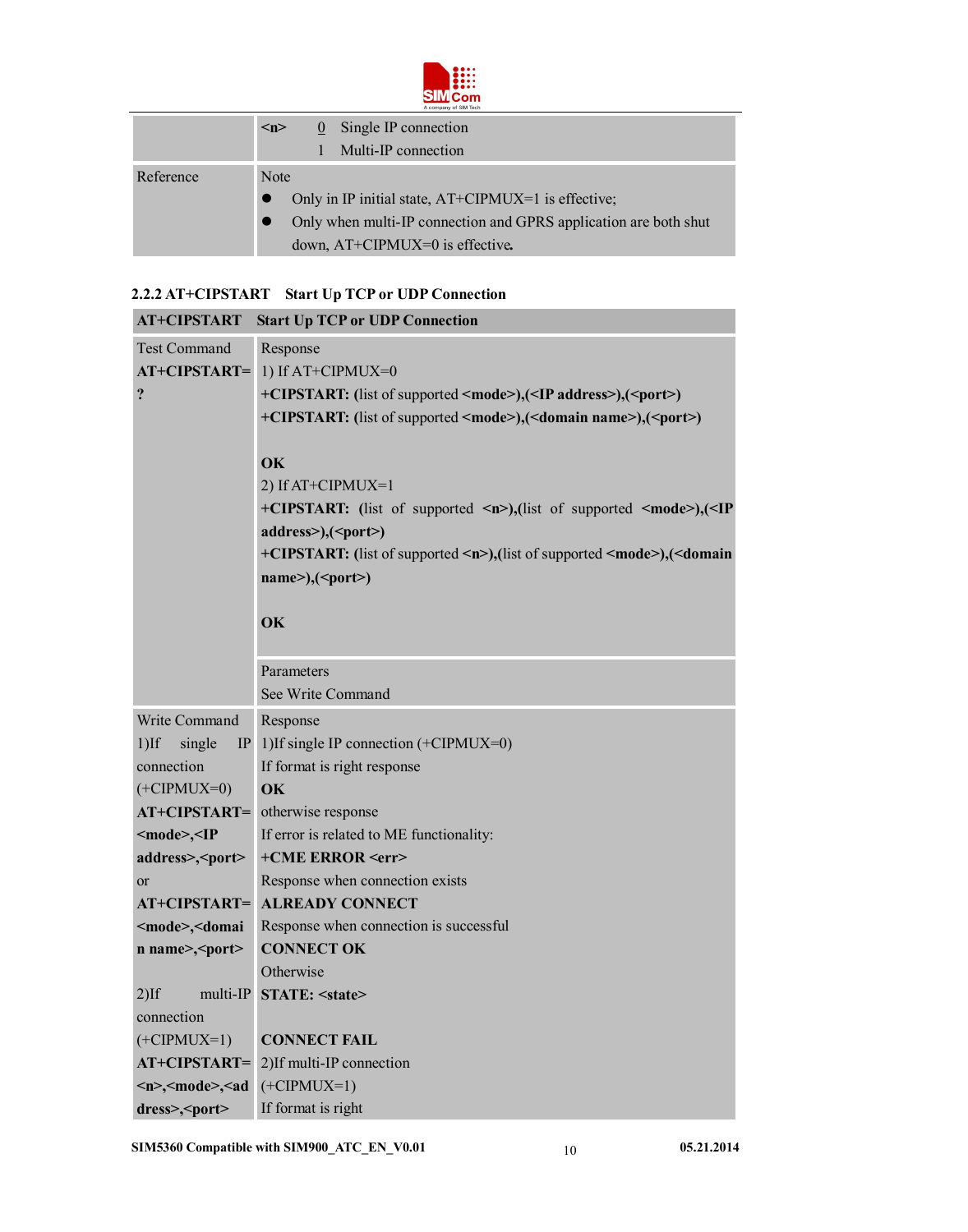

| <sub>or</sub> | OK,                                                                                                                        |  |
|---------------|----------------------------------------------------------------------------------------------------------------------------|--|
|               | AT+CIPSTART= otherwise response                                                                                            |  |
|               | $\langle n \rangle$ , $\langle \text{mode} \rangle$ , $\langle \text{do} \rangle$ If error is related to ME functionality: |  |
| main name>,   | +CME ERROR <err></err>                                                                                                     |  |
| <port></port> | Response when connection exists                                                                                            |  |
|               | <n>,ALREADY CONNECT</n>                                                                                                    |  |
|               | If connection is successful                                                                                                |  |
|               | $\leq n$ >, CONNECT OK                                                                                                     |  |
|               | Otherwise                                                                                                                  |  |
|               | <n>,CONNECT FAIL</n>                                                                                                       |  |
|               |                                                                                                                            |  |
|               | Parameters                                                                                                                 |  |
|               | A numeric parameter which indicates the connection number<br>m<br>0.7                                                      |  |
|               | <mode> A string parameter(string should be included in quotation marks)</mode>                                             |  |
|               | which indicates the connection type                                                                                        |  |
|               | "TCP"<br>Establish a TCP connection                                                                                        |  |
|               | "UDP" Establish a UDP connection                                                                                           |  |
|               | $\leq$ IP address> A string parameter(string should be included in quotation                                               |  |
|               | marks) which indicates remote server IP address                                                                            |  |
|               | <port> Remote server port</port>                                                                                           |  |
|               | A string parameter(string should be included in<br><domain name=""></domain>                                               |  |
|               | quotation marks) which indicates remote server domain name                                                                 |  |
|               | A string parameter(string should be included in quotation marks)<br>$<$ state $>$                                          |  |
|               | which indicates the progress of connecting                                                                                 |  |
|               | <b>IP INITIAL</b><br>$\theta$                                                                                              |  |
|               | <b>IP START</b><br>$\mathbf{1}$                                                                                            |  |
|               | $\overline{2}$<br><b>IP CONFIG</b>                                                                                         |  |
|               | $\overline{3}$<br><b>IP GPRSACT</b>                                                                                        |  |
|               | <b>IP STATUS</b><br>$\overline{4}$                                                                                         |  |
|               | TCP CONNECTING/UDP CONNECTING/<br>5.<br><b>SERVER LISTENING</b>                                                            |  |
|               | <b>CONNECT OK</b><br>6                                                                                                     |  |
|               | $\overline{7}$<br>TCP CLOSING/UDP CLOSING                                                                                  |  |
|               | TCP CLOSED/UDP CLOSED<br>8                                                                                                 |  |
|               | <b>PDP DEACT</b><br>9                                                                                                      |  |
|               | In Multi-IP state:                                                                                                         |  |
|               | <b>IP INITIAL</b><br>$\theta$                                                                                              |  |
|               | <b>IP START</b><br>$\mathbf{1}$                                                                                            |  |
|               | 2<br><b>IP CONFIG</b>                                                                                                      |  |
|               | <b>IP GPRSACT</b><br>$\overline{3}$                                                                                        |  |
|               | <b>IP STATUS</b><br>$\overline{4}$                                                                                         |  |
|               | <b>IP PROCESSING</b><br>5                                                                                                  |  |
|               | 9<br>PDP DEACT                                                                                                             |  |
|               |                                                                                                                            |  |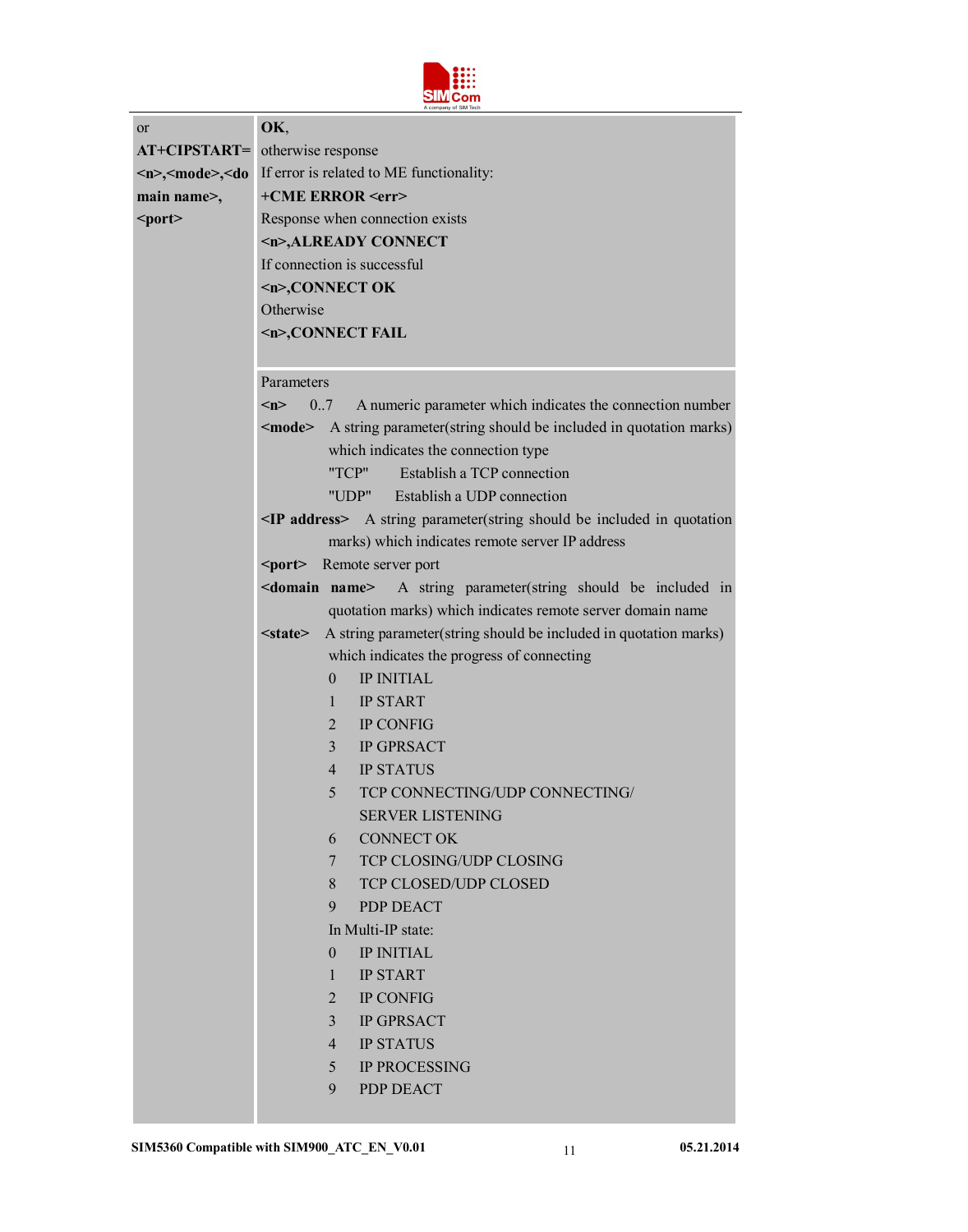

| Reference | Note                                                                               |  |
|-----------|------------------------------------------------------------------------------------|--|
|           | This command allows establishment of a TCP/UDP connection only<br>$\bullet$        |  |
|           | when the state is IP INITIAL or IP STATUS when it is in single state.              |  |
|           | In multi-IP state, the state is in IP STATUS only. So it is necessary to           |  |
|           | process "AT+CIPSHUT" before user establishes a TCP/UDP                             |  |
|           | connection with this command when the state is not IP INITIAL or IP                |  |
|           | STATUS.                                                                            |  |
|           | When module is in multi-IP state, before this command is executed, it<br>$\bullet$ |  |
|           | is necessary to process "AT+CSTT, AT+CIICR, AT+CIFSR".                             |  |

## **2.2.3 AT+CIPSEND Send Data Through TCP or UDP Connection**

| <b>AT+CIPSEND</b><br><b>Send Data Through TCP or UDP Connection</b> |                                                                                  |  |
|---------------------------------------------------------------------|----------------------------------------------------------------------------------|--|
| <b>Test Command</b>                                                 | Response                                                                         |  |
| $AT+CIPSEND=?$                                                      | 1) If single IP connection (+CIPMUX=0)                                           |  |
|                                                                     | +CIPSEND: <length></length>                                                      |  |
|                                                                     |                                                                                  |  |
|                                                                     | OK                                                                               |  |
|                                                                     | 2) If multi-IP connection (+CIPMUX=1)                                            |  |
|                                                                     | +CIPSEND: <0-7>, <length></length>                                               |  |
|                                                                     |                                                                                  |  |
|                                                                     | OK                                                                               |  |
|                                                                     | Parameters                                                                       |  |
|                                                                     | See Write Command                                                                |  |
| Read Command                                                        | Response                                                                         |  |
| <b>AT+CIPSEND?</b>                                                  | 1) If single IP connection (+CIPMUX=0)                                           |  |
|                                                                     | +CIPSEND: <size></size>                                                          |  |
|                                                                     |                                                                                  |  |
|                                                                     | $\alpha$                                                                         |  |
|                                                                     | 2) If multi-IP connection $(+CIPMUX=1)$                                          |  |
|                                                                     | +CIPSEND: <n>,<size></size></n>                                                  |  |
|                                                                     |                                                                                  |  |
|                                                                     | OK                                                                               |  |
|                                                                     |                                                                                  |  |
|                                                                     | Parameters                                                                       |  |
|                                                                     | A numeric parameter which indicates the connection number<br>m                   |  |
|                                                                     | <size> A numeric parameter which indicates the data length sent at a time</size> |  |
| Write Command                                                       | Response                                                                         |  |
| 1) If single<br>$\mathbb{P}$                                        | This Command is used to send specified length data                               |  |
| connection                                                          | If single IP is connected $(+CIPMUX=0)$                                          |  |
| $(+CIPMUX=0)$                                                       | If connection is not established or module is disconnected:                      |  |
|                                                                     | AT+CIPSEND=< If error is related to ME functionality:                            |  |
| length>                                                             | +CME ERROR <err></err>                                                           |  |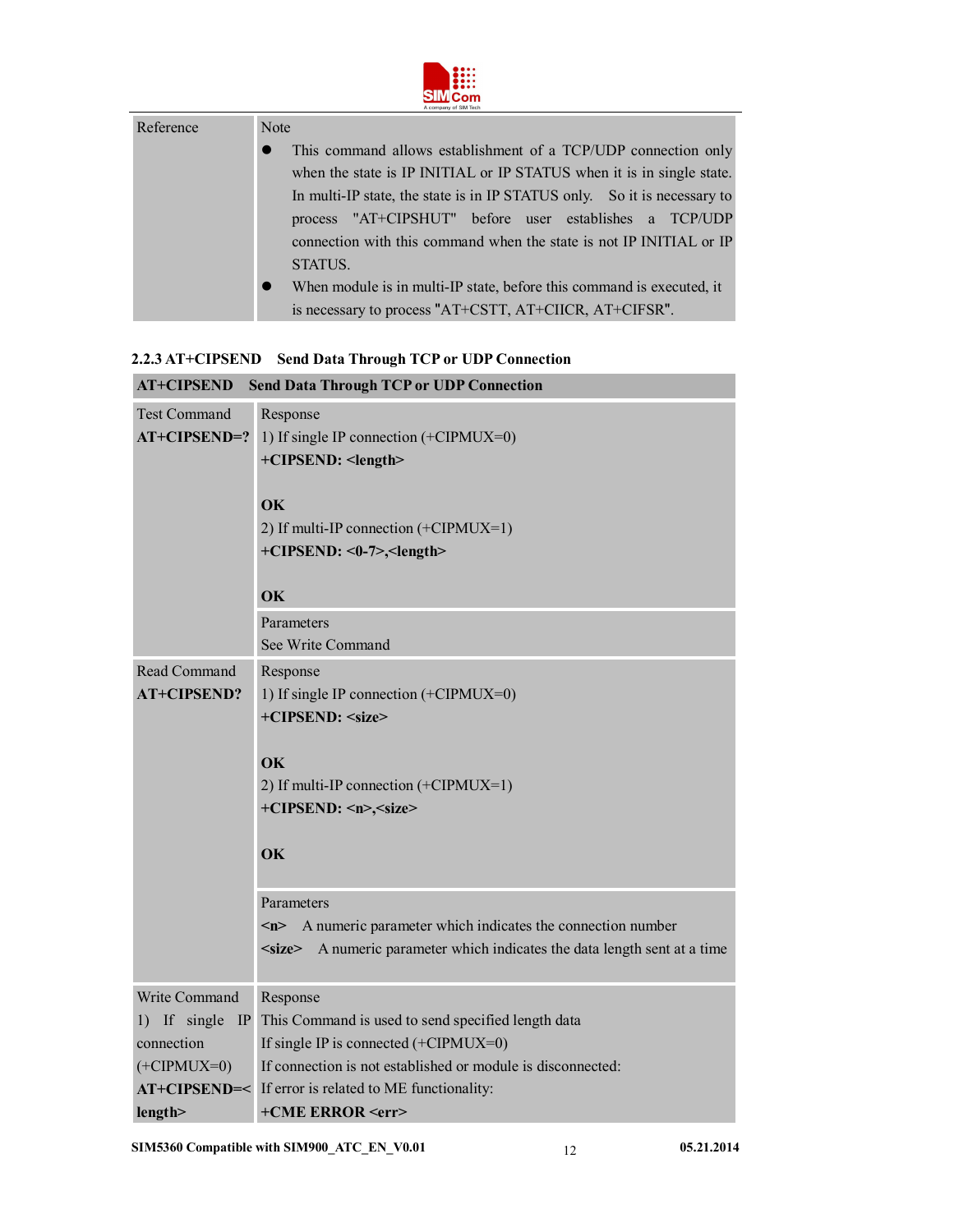

|                     | A company of SIM Tech                                                           |  |  |
|---------------------|---------------------------------------------------------------------------------|--|--|
|                     | If sending is successful:                                                       |  |  |
| If<br>2)            | multi-IP When $+CIPQSEND=0$                                                     |  |  |
| connection          | <b>SEND OK</b>                                                                  |  |  |
| $(+CIPMUX=1)$       | When $+CIPQSEND=1$                                                              |  |  |
|                     | AT+CIPSEND=< DATA ACCEPT: <length></length>                                     |  |  |
| $n$ >[, < length >] | If sending fails:                                                               |  |  |
|                     | <b>SEND FAIL</b>                                                                |  |  |
|                     | If multi-IP connection is established $(+CIPMUX=1)$                             |  |  |
|                     | If connection is not established or module is disconnected:                     |  |  |
|                     | If error is related to ME functionality:                                        |  |  |
|                     | +CME ERROR <err></err>                                                          |  |  |
|                     | If sending is successful:                                                       |  |  |
|                     | When +CIPQSEND=0                                                                |  |  |
|                     | $\langle n \rangle$ , SEND OK                                                   |  |  |
|                     | When $+CIPQSEND=1$                                                              |  |  |
|                     | DATA ACCEPT: <n>,<length></length></n>                                          |  |  |
|                     | If sending fails:                                                               |  |  |
|                     | <n>,SEND FAIL</n>                                                               |  |  |
|                     |                                                                                 |  |  |
|                     | Parameters                                                                      |  |  |
|                     | A numeric parameter which indicates the connection number<br>m                  |  |  |
|                     | $<$ length $>$<br>A numeric parameter which indicates the length of sending     |  |  |
|                     | data, it must be less than <size></size>                                        |  |  |
|                     |                                                                                 |  |  |
| Execution           | Response                                                                        |  |  |
| Command             | This Command is used to send changeable length data.                            |  |  |
| <b>AT+CIPSEND</b>   | If single IP connection is established (+CIPMUX=0)                              |  |  |
| response">", then   | If connection is not established or module is disconnected:                     |  |  |
| type data for send, | If error is related to ME functionality:                                        |  |  |
| tap CTRL+Z to       | +CME ERROR <err></err>                                                          |  |  |
| send, tap ESC to    | If sending is successful:                                                       |  |  |
| cancel the          | When $+CIPOSEND=0$                                                              |  |  |
| operation           | <b>SEND OK</b>                                                                  |  |  |
|                     | When +CIPQSEND=1                                                                |  |  |
|                     | DATA ACCEPT: <length></length>                                                  |  |  |
|                     | If sending fails:                                                               |  |  |
|                     | <b>SEND FAIL</b>                                                                |  |  |
|                     |                                                                                 |  |  |
|                     | Note                                                                            |  |  |
|                     | This Command can only be used in single IP connection mode                      |  |  |
|                     | (+CIPMUX=0) and to send data on the TCP or UDP connection that has              |  |  |
|                     | been established already. Ctrl-Z is used as a termination symbol. ESC is        |  |  |
|                     | used to cancel sending data. There are at most <size> bytes which can be</size> |  |  |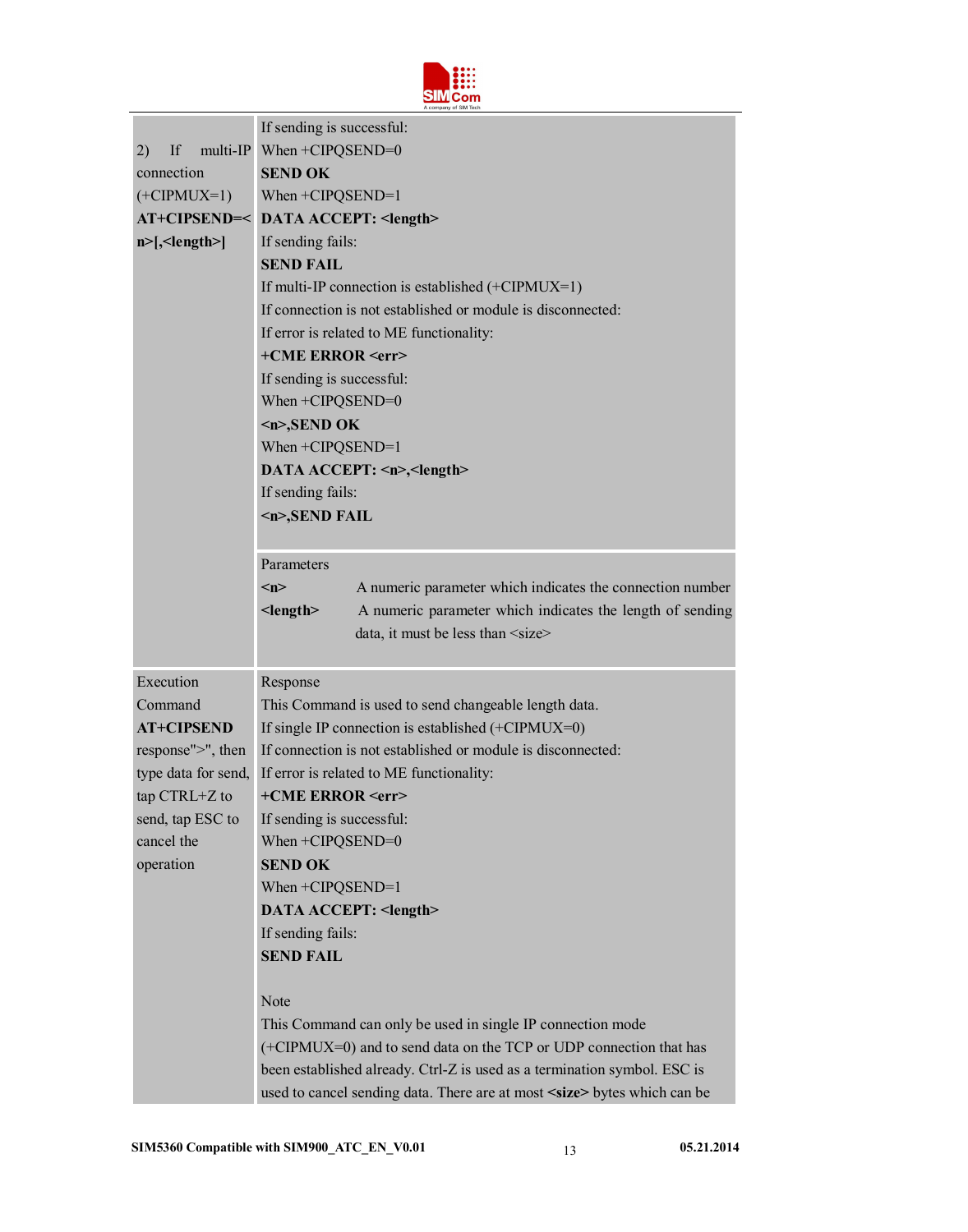

|           | <b>LI PAILIPARTE AL ABRIT LONG</b>                                                                                                                                                                                          |
|-----------|-----------------------------------------------------------------------------------------------------------------------------------------------------------------------------------------------------------------------------|
|           | sent at a time.                                                                                                                                                                                                             |
| Reference | Note<br>The data length which can be sent depends on network status.<br>Set the time that send data automatically with the Command of<br>$\bullet$<br>AT+CIPATS.<br>Only send data at the status of established connection. |

| 2.2.4 AT+CIPQSEND Select Data Transmitting Mode |
|-------------------------------------------------|
|                                                 |

| <b>AT+CIPQSEND</b>                                   | <b>Select Data Transmitting Mode</b>                                                                                                                                                                                                                                   |  |  |
|------------------------------------------------------|------------------------------------------------------------------------------------------------------------------------------------------------------------------------------------------------------------------------------------------------------------------------|--|--|
| <b>Test Command</b><br><b>AT+CIPQSEND</b><br>$=$ ?   | Response<br>$+CIPOSEND$ : (0,1)<br>OK                                                                                                                                                                                                                                  |  |  |
|                                                      | Parameter<br>See Write Command                                                                                                                                                                                                                                         |  |  |
| Read Command<br><b>AT+CIPQSEND</b><br>$\ddot{\cdot}$ | Response<br>+CIPQSEND: <n><br/><b>OK</b></n>                                                                                                                                                                                                                           |  |  |
|                                                      | Parameter<br>See Write Command                                                                                                                                                                                                                                         |  |  |
| Write Command<br><b>AT+CIPQSEND</b><br>$=\leq n$     | Response<br>OK<br>Parameter                                                                                                                                                                                                                                            |  |  |
|                                                      |                                                                                                                                                                                                                                                                        |  |  |
|                                                      | Normal mode – when the server receives TCP data, it will<br>< n ><br>$\theta$<br>responsd SEND OK.<br>Quick send mode – when the data is sent to module, it will<br>$\mathbf{1}$<br>responsd DATA ACCEPT: <n>,<length>, while not<br/>responding SEND OK.</length></n> |  |  |
| Reference                                            | Note                                                                                                                                                                                                                                                                   |  |  |

## **2.2.5 AT+CIPACK Query Previous Connection Data Transmitting State**

| <b>AT+CIPACK</b> Query Previous Connection Data Transmitting State |                                                                         |  |
|--------------------------------------------------------------------|-------------------------------------------------------------------------|--|
| Test Command                                                       | Response                                                                |  |
| $AT+CIPACK=?$ OK                                                   |                                                                         |  |
| Write Command                                                      | Response                                                                |  |
| If                                                                 | multi-IP +CIPACK: <txlen>,<acklen>,<nacklen></nacklen></acklen></txlen> |  |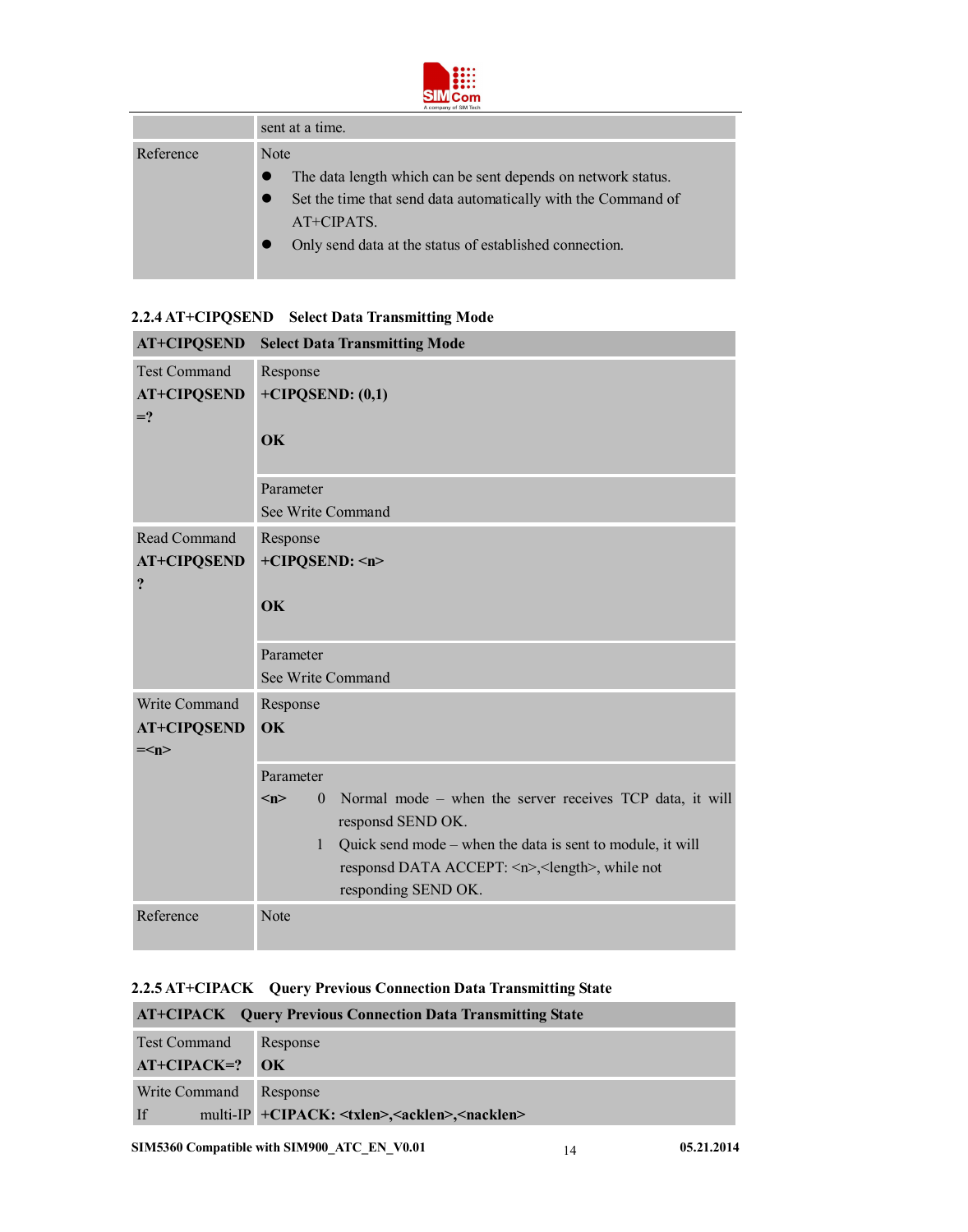

| connection<br>$(+CIPMUX=1)$<br>$AT+CIPACK=<$ | OK.                                                                              |  |
|----------------------------------------------|----------------------------------------------------------------------------------|--|
| n                                            | Parameters                                                                       |  |
|                                              | A numeric parameter which indicates the connection number<br>$\langle n \rangle$ |  |
|                                              | The data amount which has been sent<br>$<$ txlen $>$                             |  |
|                                              | The data amount confirmed successfully by the server<br><acklen></acklen>        |  |
|                                              | The data amount without confirmation by the server<br><nacklen></nacklen>        |  |
| Execution                                    | Response                                                                         |  |
| Command                                      | +CIPACK: <txlen>,<acklen>,<nacklen></nacklen></acklen></txlen>                   |  |
| IP<br>If<br>single                           |                                                                                  |  |
| connection                                   | $\overline{\textbf{OK}}$                                                         |  |
| $(+CIPMUX=0)$                                | Parameters                                                                       |  |
| <b>AT+CIPACK</b>                             | See Write Command                                                                |  |
| Reference                                    | Note                                                                             |  |

#### **2.2.6 AT+CIPCLOSE Close TCP or UDP Connection**

| <b>AT+CIPCLOSE</b>    | <b>Close TCP or UDP Connection</b>                                            |
|-----------------------|-------------------------------------------------------------------------------|
| <b>Test Command</b>   | Response                                                                      |
| <b>AT+CIPCLOSE</b>    | OK                                                                            |
| $=$ ?                 |                                                                               |
| <b>Write Command</b>  | Response                                                                      |
| 1) If single IP       | 1) If single IP connection $(+CIPMUX=0)$                                      |
| connection            | <b>CLOSE OK</b>                                                               |
| $(+CIPMUX=0)$         | 2) If multi-IP connection $(+CIPMUX=1)$                                       |
| <b>AT+CIPCLOSE</b>    | $\langle$ id>, CLOSE OK                                                       |
| $=$ [ $\leq$ n $>$ ]  |                                                                               |
| 2) If multi-IP        | Parameters                                                                    |
| connection            | Slow close<br>$\langle n \rangle$<br>$\mathbf{0}$                             |
| $(+CIPMUX=1)$         | Quick close<br>1                                                              |
| <b>AT+CIPCLOSE</b>    | $\leq$ id $\geq$<br>A numeric parameter which indicates the connection number |
| $=\leq id$ , $\leq n$ |                                                                               |
|                       |                                                                               |
| Execution             | If single IP connection only $(+CIPMUX=0)$                                    |
| Command               | Response                                                                      |
| <b>AT+CIPCLOSE</b>    | If close is successfully:                                                     |
|                       | <b>CLOSE OK</b>                                                               |
|                       |                                                                               |
|                       | If close fails:                                                               |
|                       | <b>ERROR</b>                                                                  |

÷,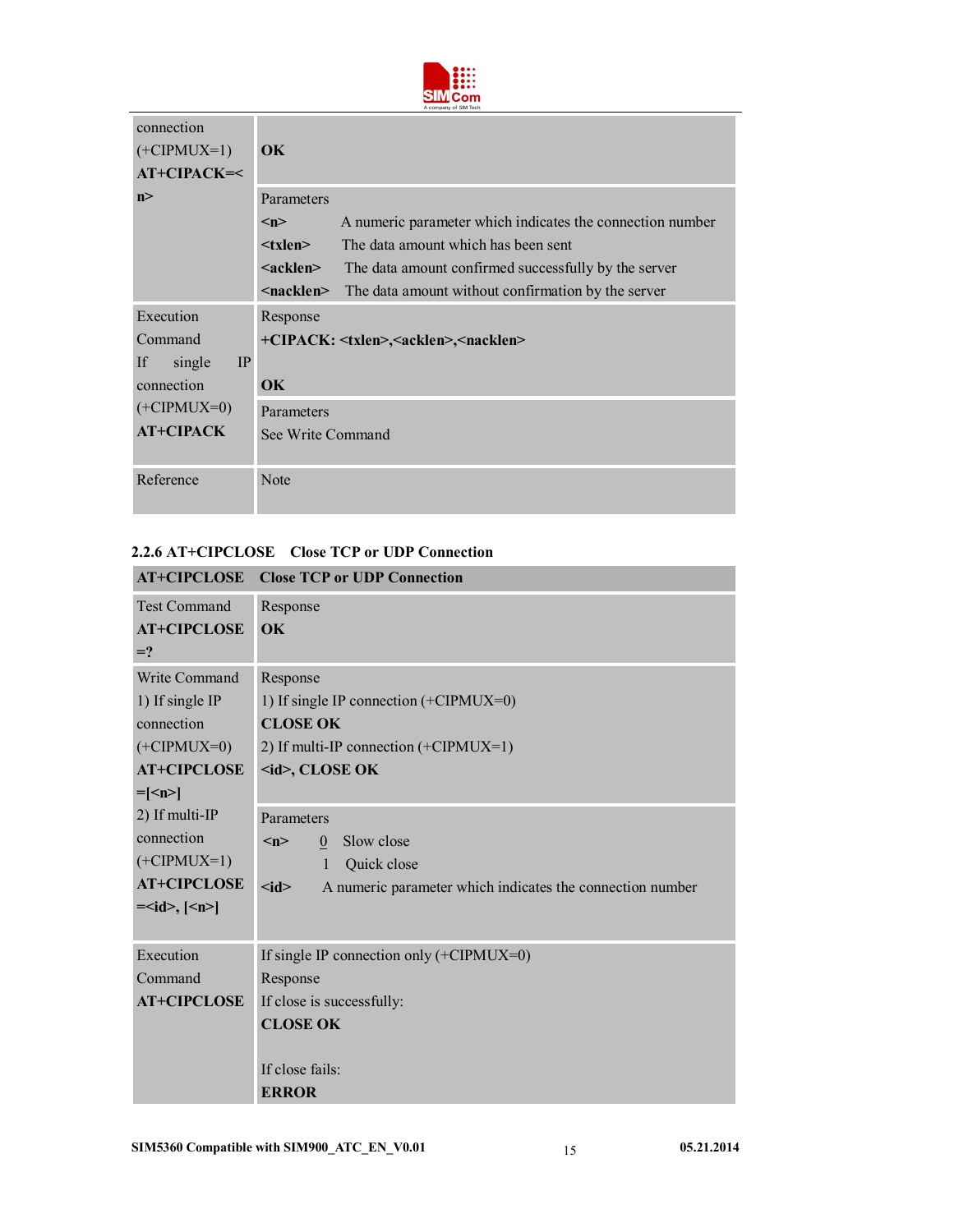

| Reference | Note                                                                       |
|-----------|----------------------------------------------------------------------------|
|           | AT+CIPCLOSE only closes connection at the status of TCP/UDP which          |
|           | returns CONNECTING or CONNECT OK, otherwise it will return                 |
|           | ERROR, after the connection is closed, the status is IP CLOSE in single IP |
|           | mode.                                                                      |

#### **2.2.7 AT+CIPSHUT Deactivate GPRS PDP Context**

r

|                     | <b>AT+CIPSHUT</b> Deactivate GPRS PDP Context                                     |  |
|---------------------|-----------------------------------------------------------------------------------|--|
| <b>Test Command</b> | Response                                                                          |  |
| AT+CIPSHUT=? OK     |                                                                                   |  |
| Execution           | Response                                                                          |  |
| Command             | If close is successful:                                                           |  |
| <b>AT+CIPSHUT</b>   | <b>SHUT OK</b>                                                                    |  |
|                     | If close fails:                                                                   |  |
|                     | <b>ERROR</b>                                                                      |  |
| Reference           | Note                                                                              |  |
|                     | If this command is executed in multi-connection mode, all of the IP               |  |
|                     | connection will be shut.                                                          |  |
|                     | User can close gprs pdp context by AT+CIPSHUT. After it is closed,<br>$\bullet$   |  |
|                     | the status is IP INITIAL.                                                         |  |
|                     | If "+PDP: DEACT" urc is reported which means the gprs is released by<br>$\bullet$ |  |
|                     | the network, then user still needs to execute "AT+CIPSHUT"                        |  |
|                     | command to make PDP context come back to original state.                          |  |

#### **2.2.8 AT+CSTT Start Task and Set APN, USER NAME, PASSWORD**

|                     | AT+CSTT Start Task and Set APN, USER NAME, PASSWORD            |  |
|---------------------|----------------------------------------------------------------|--|
| <b>Test Command</b> | Response                                                       |  |
| $AT+CSTT=?$         | +CSTT: "APN","USER","PWD"                                      |  |
|                     | <b>OK</b>                                                      |  |
|                     | Parameters                                                     |  |
|                     | See Write Command                                              |  |
| Read Command        | Response                                                       |  |
| AT+CSTT?            | +CSTT: <apn>,<user name="">,<password></password></user></apn> |  |
|                     |                                                                |  |
|                     | <b>OK</b>                                                      |  |
|                     | Parameters                                                     |  |
|                     | See Write Command                                              |  |
| Write Command       | Response                                                       |  |
| $AT+CSTT=apn$       | OK                                                             |  |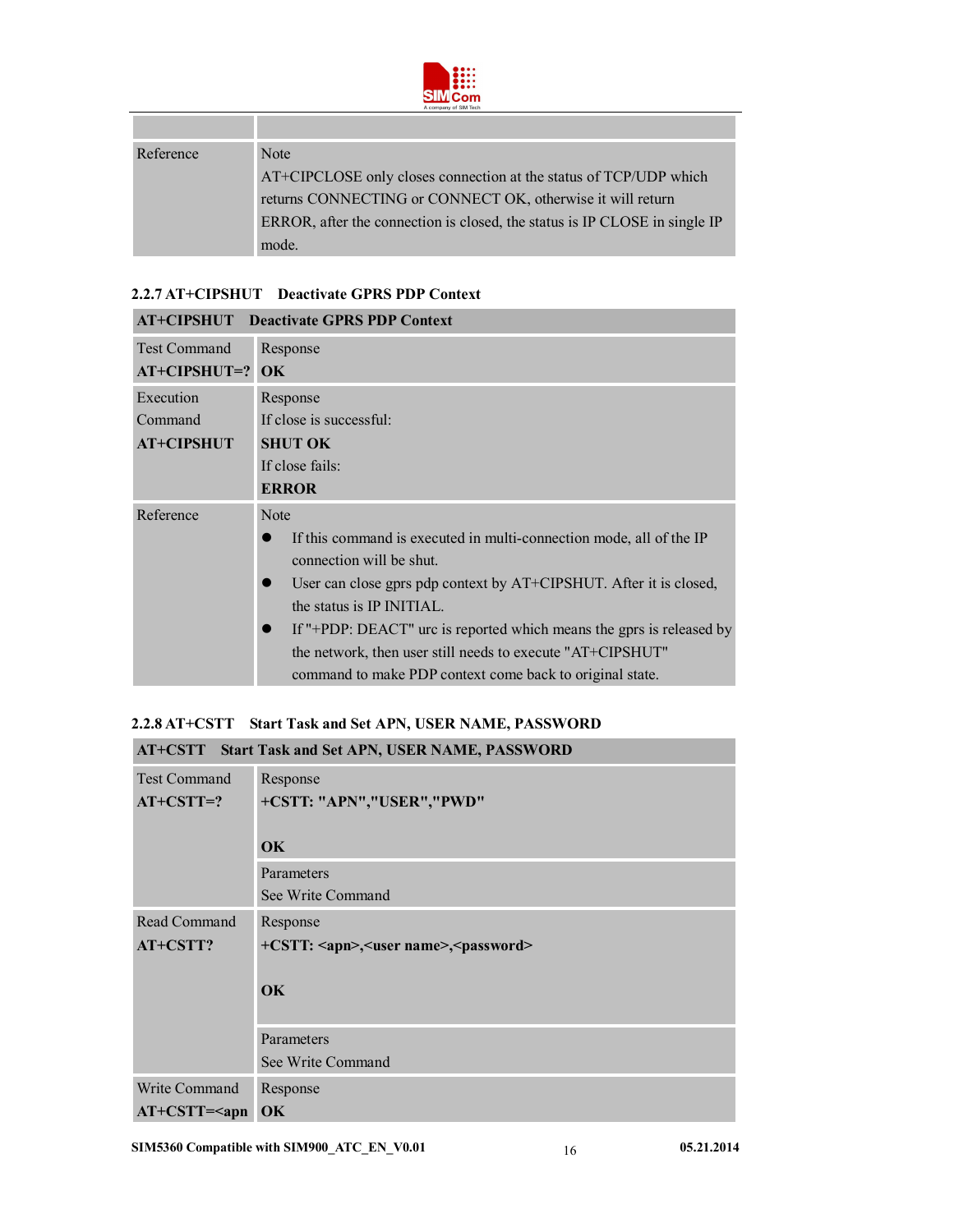

| >, <user< th=""><th><b>ERROR</b></th><th></th></user<> | <b>ERROR</b>             |                                                                                                                 |
|--------------------------------------------------------|--------------------------|-----------------------------------------------------------------------------------------------------------------|
| name>, <passwor< th=""><th></th><th></th></passwor<>   |                          |                                                                                                                 |
| d >                                                    | Parameters               |                                                                                                                 |
|                                                        | $\langle$ apn $\rangle$  | A string parameter (string should be included in quotation<br>marks) which indicates the GPRS access point name |
|                                                        | $user name>$             | A string parameter (string should be included in quotation                                                      |
|                                                        |                          | marks) which indicates the GPRS user name                                                                       |
|                                                        | <password></password>    | A string parameter (string should be included in quotation                                                      |
|                                                        |                          | marks) which indicates the GPRS password                                                                        |
| Execution                                              | Response                 |                                                                                                                 |
| Command                                                | $\overline{\textbf{OK}}$ |                                                                                                                 |
| <b>AT+CSTT</b>                                         | <b>ERROR</b>             |                                                                                                                 |
|                                                        |                          |                                                                                                                 |
| Reference                                              | Note                     |                                                                                                                 |
|                                                        |                          |                                                                                                                 |

## **2.2.9 AT+CIICR Bring Up Wireless Connection with GPRS or CSD AT+CIICR Bring Up Wireless Connection with GPRS or CSD**

| $\mathbf{A}$ chen bing up withis connection with Grive to $\mathbf{C}$ |                                                                                                                                                                                                                                                                                                                                                          |  |
|------------------------------------------------------------------------|----------------------------------------------------------------------------------------------------------------------------------------------------------------------------------------------------------------------------------------------------------------------------------------------------------------------------------------------------------|--|
| <b>Test Command</b>                                                    | Response                                                                                                                                                                                                                                                                                                                                                 |  |
| $AT+CIICR=?$                                                           | OK.                                                                                                                                                                                                                                                                                                                                                      |  |
| Execution                                                              | Response                                                                                                                                                                                                                                                                                                                                                 |  |
| Command                                                                | OK.                                                                                                                                                                                                                                                                                                                                                      |  |
| <b>AT+CIICR</b>                                                        | <b>ERROR</b>                                                                                                                                                                                                                                                                                                                                             |  |
| Reference                                                              | Note<br>AT+CIICR only activates moving scene at the status of IP START,<br>after operating this Command is executed, the state will be changed to<br>IP CONFIG.<br>After module accepts the activated operation, if it is activated<br>successfully, module state will be changed to IP GPRSACT, and it<br>responds OK, otherwise it will respond ERROR. |  |

### **2.2.10 AT+CIFSR Get Local IP Address**

| <b>AT+CIFSR</b> Get Local IP Address |                          |  |
|--------------------------------------|--------------------------|--|
| <b>Test Command</b>                  | Response                 |  |
| $AT+CIFSR=?$                         | $\overline{\textbf{OK}}$ |  |
| Execution                            | Response                 |  |
| Command                              | $\leq$ P address>        |  |
| <b>AT+CIFSR</b>                      | <b>ERROR</b>             |  |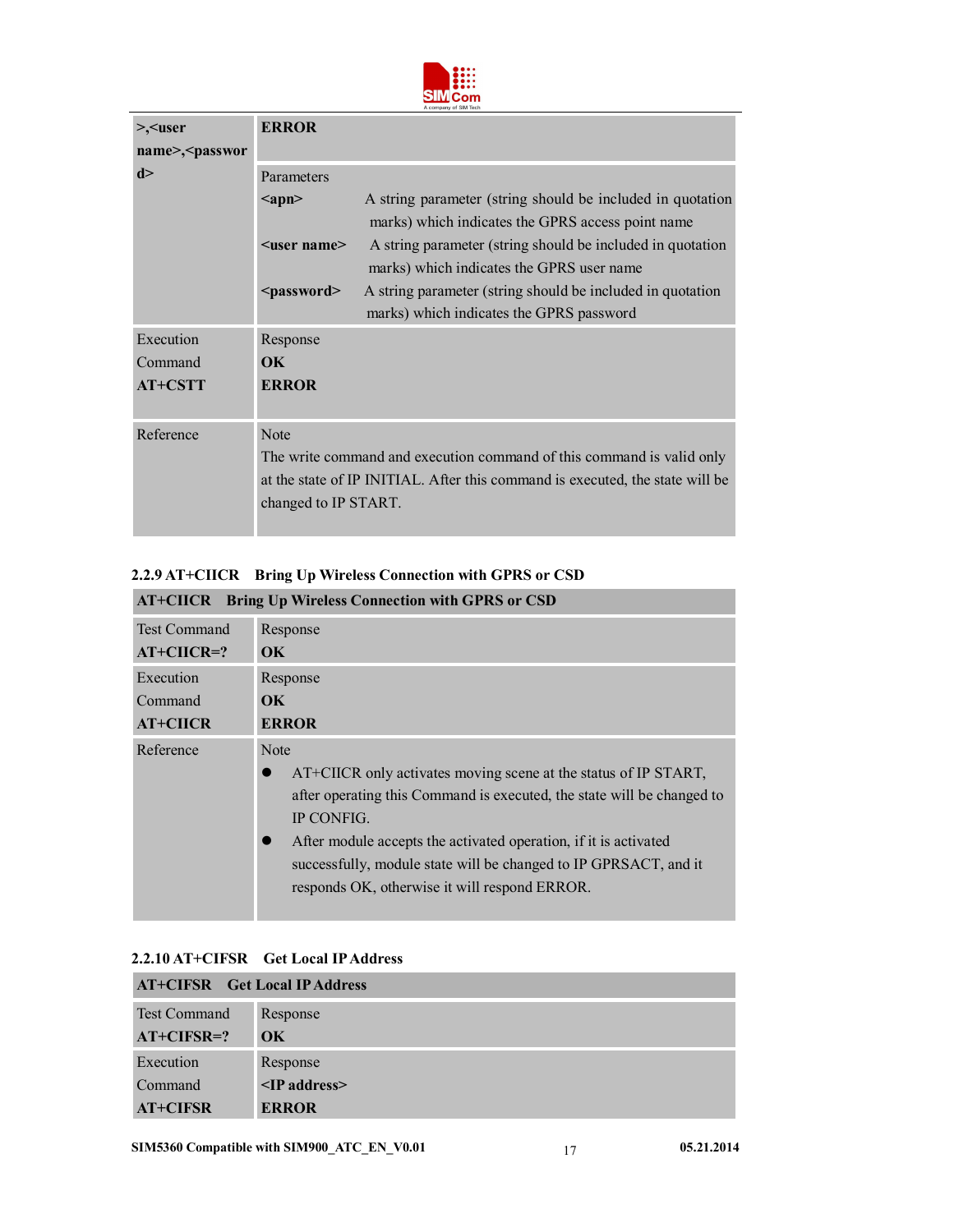

| <b><i>CONTRACTLY OF OTHER LOCAL</i></b> |                                                                          |                                                            |  |  |
|-----------------------------------------|--------------------------------------------------------------------------|------------------------------------------------------------|--|--|
|                                         |                                                                          |                                                            |  |  |
|                                         | Parameter                                                                |                                                            |  |  |
|                                         | $\leq$ IP address>                                                       | a string parameter (string should be included in quotation |  |  |
|                                         |                                                                          | marks) which indicates the IP address assigned from GPRS   |  |  |
|                                         |                                                                          | or CSD.                                                    |  |  |
| Reference                               | <b>Note</b>                                                              |                                                            |  |  |
|                                         | Only after PDP context is activated, local IP Address can be obtained by |                                                            |  |  |
|                                         | AT+CIFSR, otherwise it will respond ERROR. The active status are IP      |                                                            |  |  |
|                                         |                                                                          | GPRSACT, TCP/UDP CONNECTING, CONNECT OK, IP CLOSE.         |  |  |

## **2.2.11 AT+CIPSTATUS Query Current Connection Status**

| <b>AT+CIPSTATUS</b> | <b>Query Current Connection Status</b>                                                                                                                                     |  |  |  |
|---------------------|----------------------------------------------------------------------------------------------------------------------------------------------------------------------------|--|--|--|
| <b>Test Command</b> | Response                                                                                                                                                                   |  |  |  |
| <b>AT+CIPSTATUS</b> | OK                                                                                                                                                                         |  |  |  |
| $=$ ?               |                                                                                                                                                                            |  |  |  |
| Write Command       | Response                                                                                                                                                                   |  |  |  |
| If multi-IP         | +CIPSTATUS: <n>,<br/>bearer&gt;,<tcp udp="">,<ip< td=""></ip<></tcp></n>                                                                                                   |  |  |  |
| connection mode     | address>, <port>,<client state=""></client></port>                                                                                                                         |  |  |  |
| $(+CIPMUX=1)$       |                                                                                                                                                                            |  |  |  |
| <b>AT+CIPSTATU</b>  | OK                                                                                                                                                                         |  |  |  |
| $S=\leq n\geq$      |                                                                                                                                                                            |  |  |  |
|                     | Parameters                                                                                                                                                                 |  |  |  |
|                     | See Execution Command                                                                                                                                                      |  |  |  |
| Execution           | Response                                                                                                                                                                   |  |  |  |
| Command             | 1) If in single connection mode (+CIPMUX=0)                                                                                                                                |  |  |  |
| <b>AT+CIPSTATUS</b> | OK                                                                                                                                                                         |  |  |  |
|                     |                                                                                                                                                                            |  |  |  |
|                     | <b>STATE: <state></state></b>                                                                                                                                              |  |  |  |
|                     |                                                                                                                                                                            |  |  |  |
|                     | 2) If in multi-connection mode $(+CIPMUX=1)$                                                                                                                               |  |  |  |
|                     | OK                                                                                                                                                                         |  |  |  |
|                     | <b>STATE: <state></state></b><br>If the module is set as server                                                                                                            |  |  |  |
|                     |                                                                                                                                                                            |  |  |  |
|                     | S: 0,<br>bearer>, <port>,<server state=""><br/>C: <n>,<br/>bearer&gt;,<tcp udp="">,<ip address="">,<port>,<client state=""></client></port></ip></tcp></n></server></port> |  |  |  |
|                     |                                                                                                                                                                            |  |  |  |
|                     | Parameters                                                                                                                                                                 |  |  |  |
|                     | 0-7 A numeric parameter which indicates the connection number<br>m<br><br><b>bearer&gt;</b> 0-1 GPRS bearer, default is 0                                                  |  |  |  |
|                     |                                                                                                                                                                            |  |  |  |
|                     | <server state=""></server>                                                                                                                                                 |  |  |  |
|                     | <b>OPENING</b>                                                                                                                                                             |  |  |  |
|                     | <b>LISTENING</b>                                                                                                                                                           |  |  |  |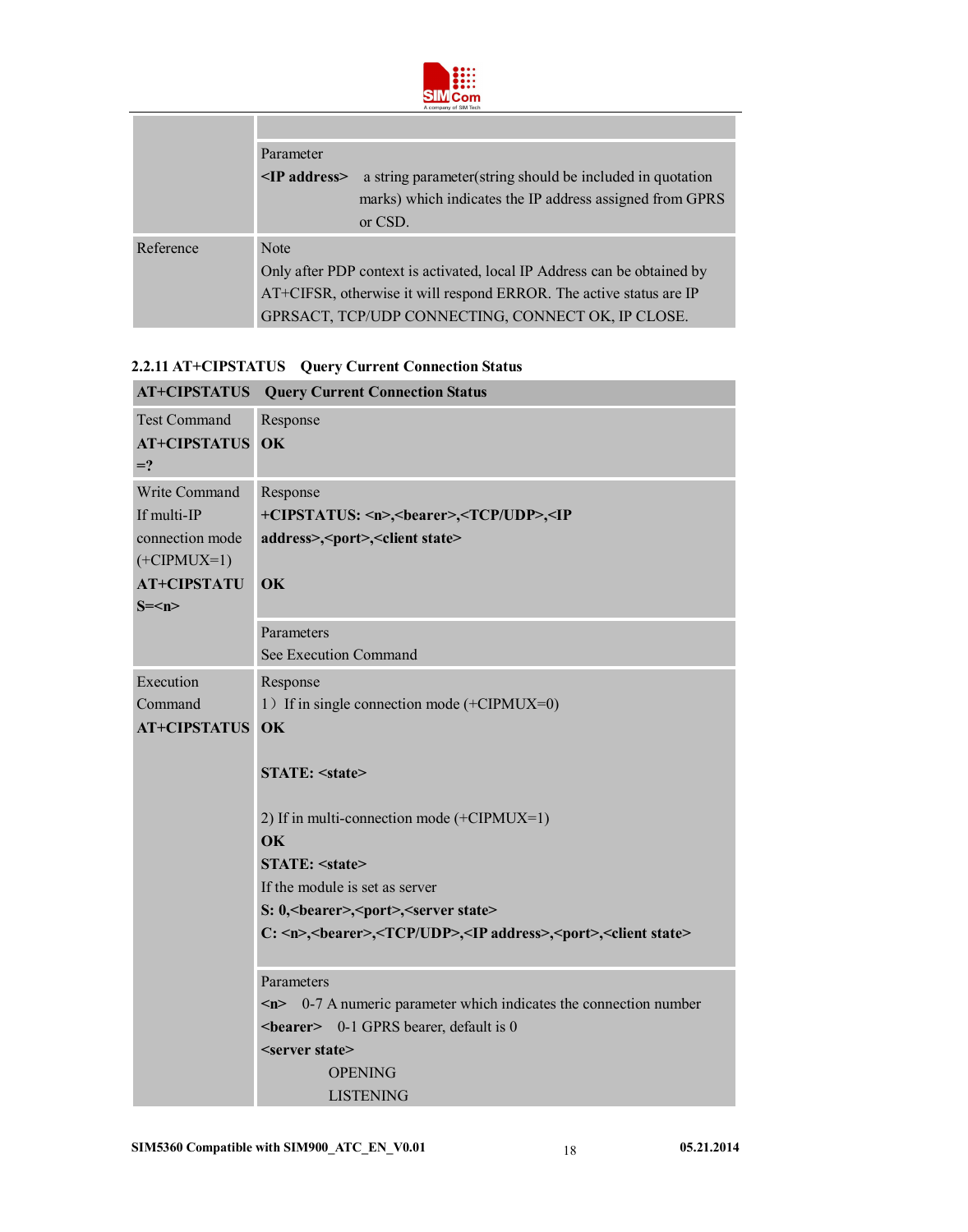|  | ll'/lCom              |  |
|--|-----------------------|--|
|  | A company of SIM Tech |  |

|           | <b>CLOSING</b>             |                                                                  |  |
|-----------|----------------------------|------------------------------------------------------------------|--|
|           | <client state=""></client> |                                                                  |  |
|           |                            | <b>INITIAL</b>                                                   |  |
|           |                            | <b>CONNECTING</b>                                                |  |
|           |                            | <b>CONNECTED</b>                                                 |  |
|           |                            | <b>REMOTE CLOSING</b>                                            |  |
|           |                            | <b>CLOSING</b>                                                   |  |
|           |                            | <b>CLOSED</b>                                                    |  |
|           | $<$ state $>$              | A string parameter(string should be included in quotation marks) |  |
|           |                            | which indicates the progress of connecting                       |  |
|           |                            | <b>IP INITIAL</b><br>$\overline{0}$                              |  |
|           |                            | <b>IP START</b><br>$\mathbf{1}$                                  |  |
|           |                            | <b>IP CONFIG</b><br>$\overline{2}$                               |  |
|           |                            | $\overline{3}$<br><b>IP GPRSACT</b>                              |  |
|           |                            | $\overline{4}$<br><b>IP STATUS</b>                               |  |
|           |                            | 5 <sup>5</sup><br>TCP CONNECTING/UDP CONNECTING/SERVER           |  |
|           |                            | <b>LISTENING</b>                                                 |  |
|           |                            | <b>CONNECT OK</b><br>6                                           |  |
|           |                            | TCP CLOSING/UDP CLOSING<br>$7\degree$                            |  |
|           |                            | TCP CLOSED/UDP CLOSED<br>8                                       |  |
|           |                            | 9<br>PDP DEACT                                                   |  |
|           |                            | In Multi-IP state:                                               |  |
|           |                            | <b>IP INITIAL</b><br>$\Omega$                                    |  |
|           |                            | <b>IP START</b><br>$\mathbf{1}$                                  |  |
|           |                            | IP CONFIG<br>$\overline{2}$                                      |  |
|           |                            | <b>IP GPRSACT</b><br>$\overline{3}$                              |  |
|           |                            | $\overline{4}$<br><b>IP STATUS</b>                               |  |
|           |                            | 5<br><b>IP PROCESSING</b>                                        |  |
|           |                            | 9<br>PDP DEACT                                                   |  |
|           |                            |                                                                  |  |
| Reference | Note                       |                                                                  |  |
|           |                            |                                                                  |  |